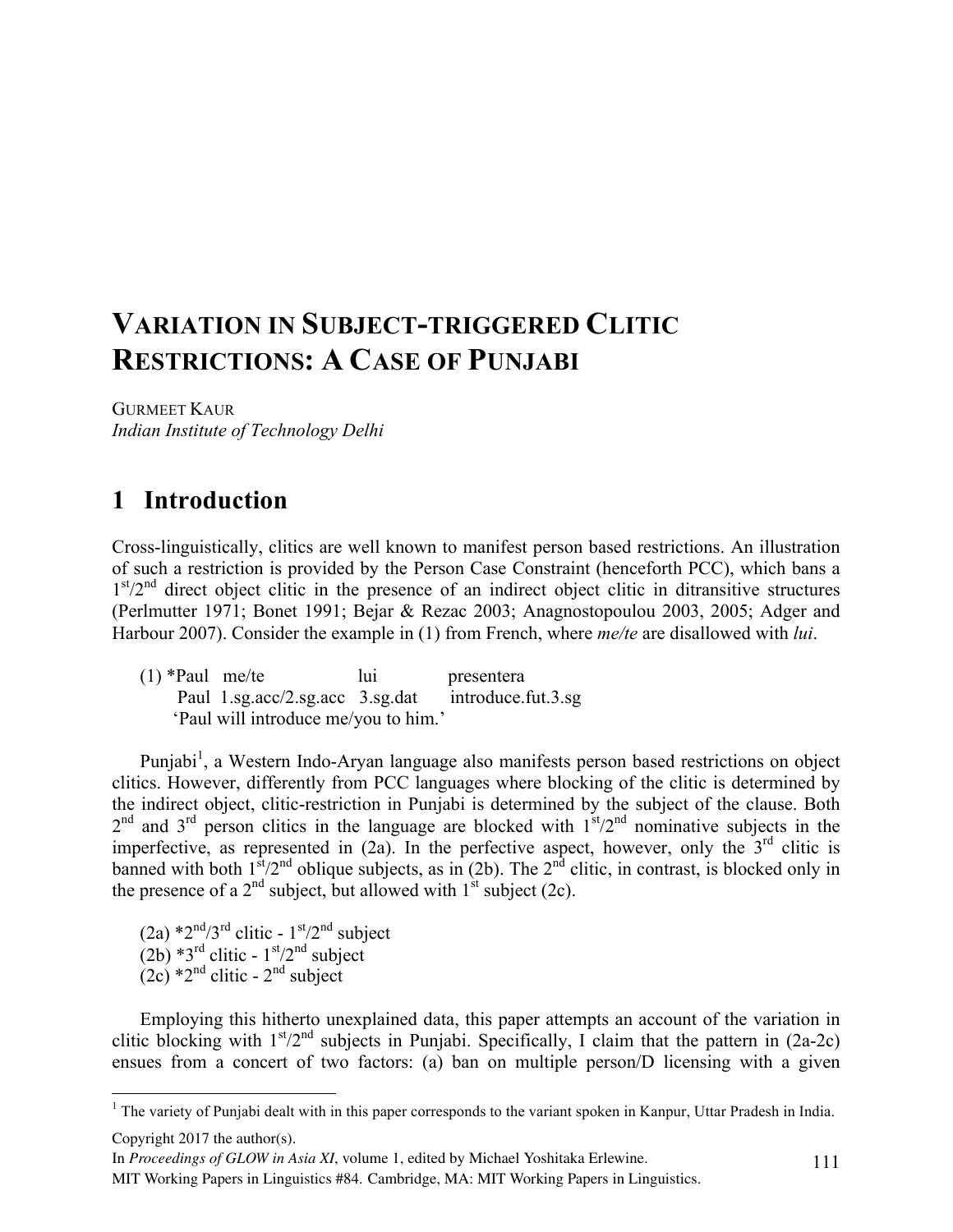functional head, and (b) interpretational reasons as ensuing from the differential underlying syntax of the two clitics in question.

This paper is organized as follows. Section 2 presents the restrictions on  $2<sup>nd</sup>$  and  $3<sup>rd</sup>$  clitics in Punjabi. With a view to explain differences in the blocking patterns, section 3 explores the nature of these clitics. First, their distinction from the agreement marker in the language is established. Furthermore, the section presents the point of difference between the two clitics and posits only *– suu* as a true clitic, while ascertaining *–je* as an addressee agreement marker. In section 4, a possible analysis is presented. Section 5 concludes the paper.

### **2** Presenting the Facts

Punjabi has  $2<sup>nd</sup>$  and  $3<sup>rd</sup>$  person 'argument replacing morphemes' that occur attached to the verb (Akhtar 1999; Butt 2007; Kaur 2016). Consider the perfective example in (3a) with a nominal 3rd person object. This object is replaced by the  $3<sup>rd</sup>$  singular clitic in (3b). Similarly, the  $3<sup>rd</sup>$  clitic can be employed to co-refer to the  $3<sup>rd</sup>$  object of an imperfective structure, as shown in (4a) and (4b).

| (3a) karan-ne kuRii-nuu   |                             | vekhyaa                              |         |
|---------------------------|-----------------------------|--------------------------------------|---------|
|                           | karan-erg girl.f.sg-acc     | see.perf.m.sg                        |         |
| 'Karan saw the girl.'     |                             |                                      |         |
| (3b) karan-ne vekhyaa-suu |                             |                                      |         |
|                           | karan-erg see.perf.m.sg-3cl |                                      |         |
| 'Karan saw him/her.'      |                             |                                      |         |
| (4a) karan                | kuRii-nuu                   | vekhdaa                              | e       |
|                           |                             | karan.nom girl.f.sg-acc see.hab.m.sg | be.pres |
| 'Karan sees the girl.'    |                             |                                      |         |
| (4b) karan                | vekhdaa-suu                 |                                      |         |
|                           | Karan.nom see.hab.m.sg-3cl  |                                      |         |
| 'Karan sees him/her.'     |                             |                                      |         |

While it is possible to substitute the 3<sup>rd</sup> object with *–suu* in the presence of a 3<sup>rd</sup> subject as in (3b) and (4b),  $\frac{1}{2}$ suu in the presence of a  $1<sup>st</sup>/2<sup>nd</sup>$  subject results in ungrammaticality. Consider the examples in (5) and (6) for perfective and imperfective sentences respectively.

| $(5)$ *maiN/tuu                   | vekhyaa-suu       |
|-----------------------------------|-------------------|
| $1.\text{sg.obl}/2.\text{sg.obl}$ | see.perf.m.sg-3cl |
| 'I/you saw him/her.'              |                   |
| $(6)$ *mai $N/t$ uu               | vekhdaa-suu       |
| $1.\text{sg.nom}/2.\text{sg.nom}$ | see.hab.m.sg-3cl  |
| 'I/you see him/her.'              |                   |

Similar to the  $3<sup>rd</sup>$  person *–suu*, the  $2<sup>nd</sup>$  person honorific/plural clitic *–je* can co-refer to a  $2<sup>nd</sup>$ person object, as illustrated in the perfective (7a-b), and the imperfective (8a-b).

| (7a) karan-ne       | twaa-nuu | vekhyaa       |
|---------------------|----------|---------------|
| Karan-erg 2.hon-acc |          | see.perf.m.sg |
| 'Karan saw you.'    |          |               |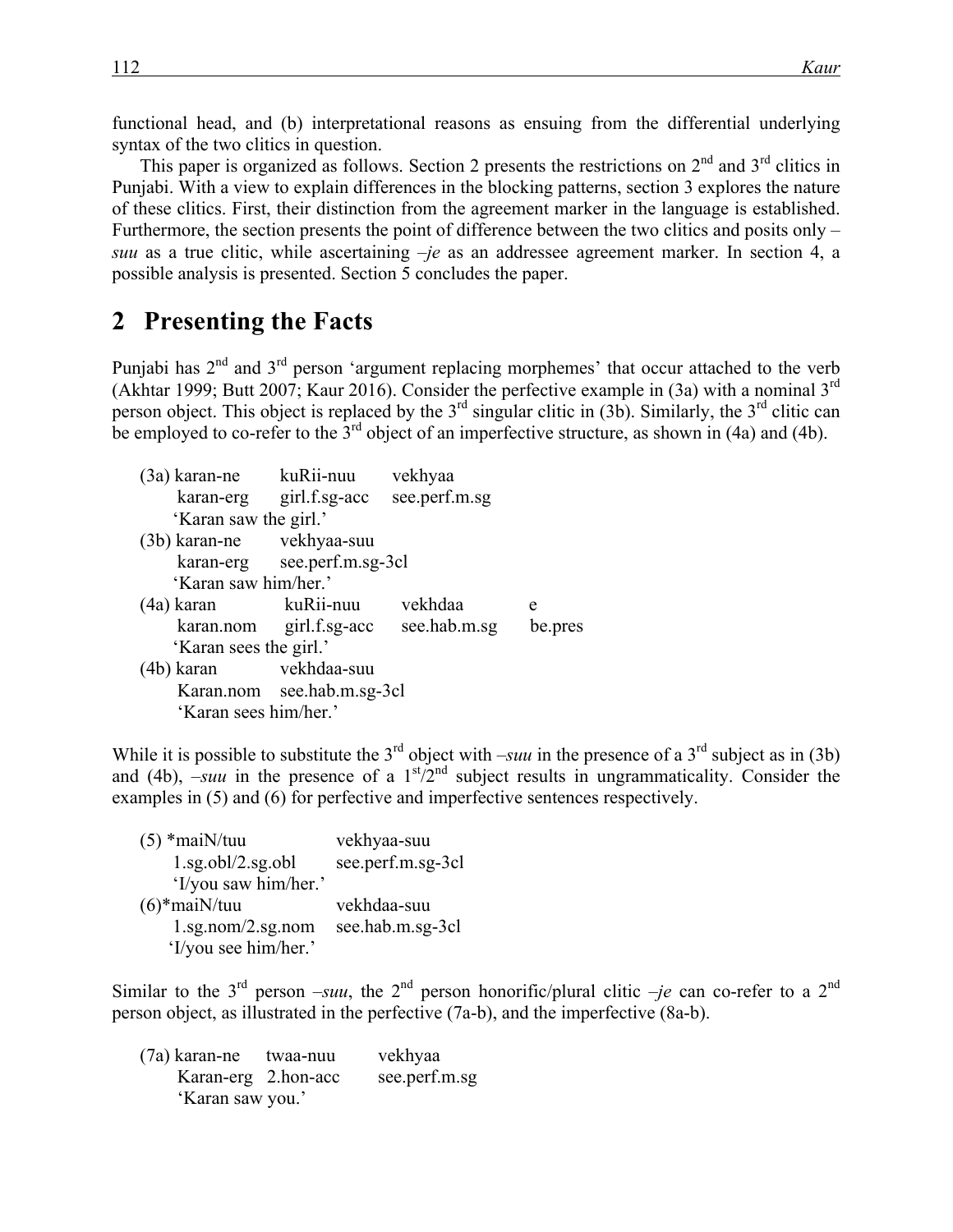| (7b) karan-ne vekhyaa-je |                                     |         |         |
|--------------------------|-------------------------------------|---------|---------|
|                          | Karan-erg see.perf.m.sg-2cl         |         |         |
| 'Karan saw him/her.'     |                                     |         |         |
| (8a) karan               | twaa-nuu                            | vekhdaa | e       |
|                          | Karan.nom 2.sg.hon-acc see.hab.m.sg |         | be.pres |
| 'Karan sees you.'        |                                     |         |         |
| (8b) karan               | vekhdaa-je                          |         |         |
|                          | Karan.nom see.hab.m.sg-2cl          |         |         |
| 'Karan sees you.'        |                                     |         |         |

Like  $-suu$ ,  $-je$  is also blocked in the presence of  $1<sup>st</sup>/2<sup>nd</sup>$  subjects in the imperfective structures. This is illustrated in (9). However, in the perfective domain, *–je* is blocked only in the presence of a  $2<sup>nd</sup>$  subject, as in (10); it is permitted with a 1<sup>st</sup> subject, (11).

(9) \*maiN/tuu vekhdaa-je 1.sg.nom/2.sg.nom see.hab.m.sg-2cl 'I/you see you.' (10) \*tussi vekhyaa-je 2.hon.obl see.perf.m.sg-2cl '\*You saw you (intended).' 'You please take care of x.' (11) maiN vekhyaa-je 1.sg.obl see.perf.m.sg-2cl 'I saw you.'

To sum up, the  $3<sup>rd</sup>$  clitic is blocked across the perfective and imperfective domains in the presence of  $1<sup>st</sup>/2<sup>nd</sup>$  subjects. The  $2<sup>nd</sup>$  clitic, on the other hand, is banned with  $1<sup>st</sup>/2<sup>nd</sup>$  subjects only in the imperfective. In the perfective, it can co-occur with the 1<sup>st</sup> subject. This variation in the blocking pattern between  $2^{nd}$  and  $3^{rd}$  clitics is surprising since both  $\frac{1}{2}$  and  $\frac{1}{2}e$  seem to be syntactically alike with regard to their distinctness from the agreement marker in the language. In order to ascertain the cause of this variation, the next section probes into the nature of *–suu* and *– je*. It shows that despite the similarities, *–suu* and *–je* are distinct in that only *–suu* is a true clitic while  $-je$  encodes addressee agreement. This leads to variation in their blocking with  $1<sup>st</sup>/2<sup>nd</sup>$ subjects.

## **3**xx**Determining the Nature of** *–suu* **and -***je*

Across many languages, phi features are represented twice in the structure: once on the noun phrase that bears them and once on a morpheme that attaches itself to the verb. This second instance of phi features can either be an agreement affix or clitic. While the two bear resemblance in that they are verbal morphemes, they are different entities. An agreement affix obtains on the verb as a consequence of a formal Agree relation (à la Chomsky 2000, 2001) between a functional head and a DP. Consider an instance where a functional head x head bears an unvalued set of number and gender features, while a DP possesses a valued set of number and gender features. The x head probes the DP located in its c-command domain and values its own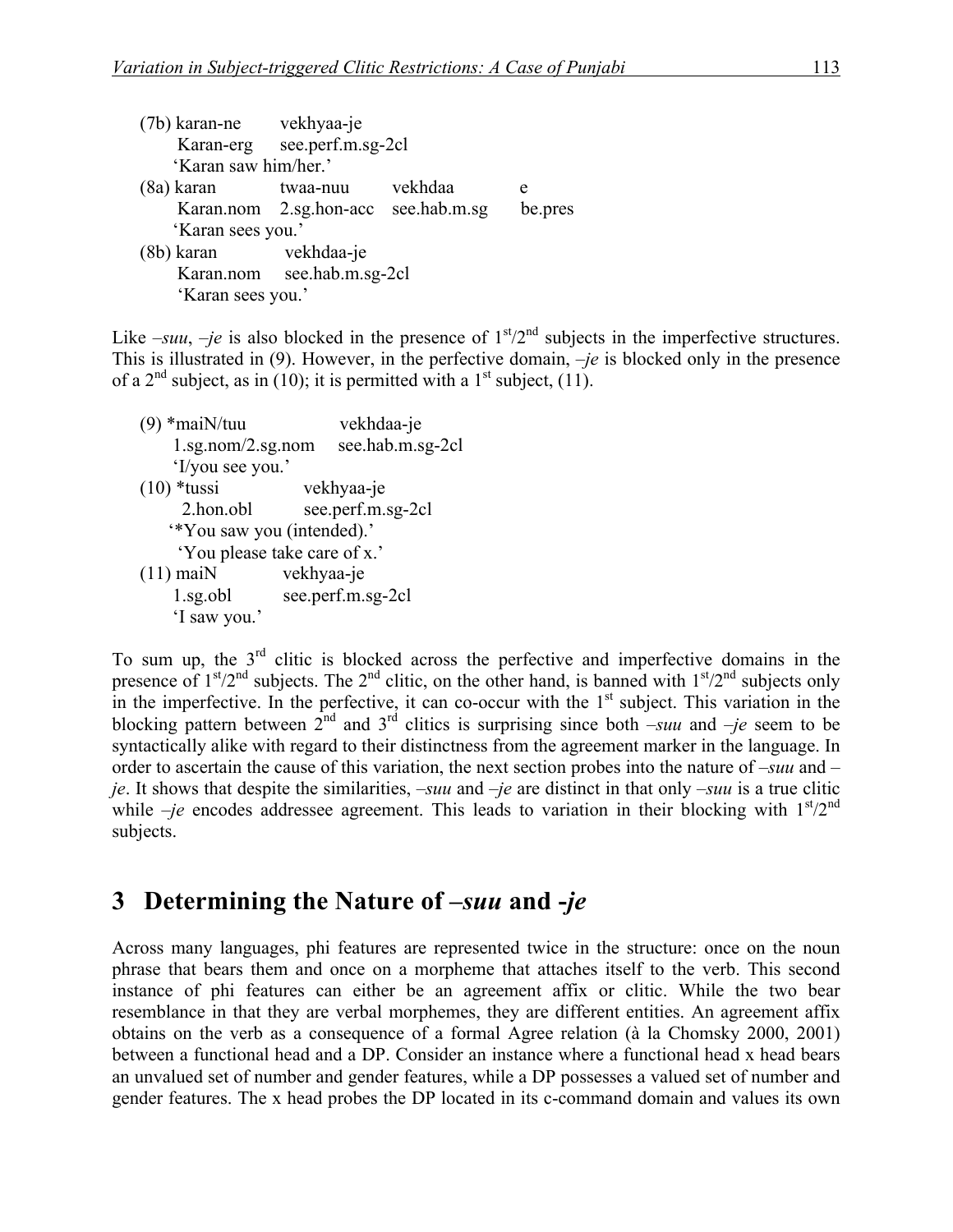feature set. This syntactic relation between x and the DP results in the former obtaining an agreement affix. Consider the representation in (12).



A clitic, in contrast, is a D-element that is generated inside a big-DP as shown in (13). This element moves from within the DP and attaches itself to a verbal host (in keeping with Uriagereka 1995, Torrego 1988, Arregi and Nevins 2008 among others).

(13) [DP D-clitic [DP D NP]]

Assuming this distinction, the subsections in 3.1 to 3.4 show that *–suu* and *–je* are clitic-like, and are different from the agreement affix in the language.

#### **3.1 Choice of the Co-referenced Argument**

In Punjabi, agreement on the verb is triggered by the highest unmarked argument in the clause (Bhatia 1993, Butt 2007). Consider the example in (14), where the verbal complex agrees with the nominative  $3<sup>rd</sup>$  subject. In contrast, in the perfective example in (15), the subject is ergative marked. In this case, the verb agrees with the unmarked object. When both the subject and the object of a clause are adposition-marked, default agreement obtains on the verb, (16).

| $(14)$ karan                      | kuRii     | vekh          | reyaa     | e            |
|-----------------------------------|-----------|---------------|-----------|--------------|
| Karan.nom girl.f.sg               |           | see           | prog.m.sg | be.pres.3.sg |
| 'Karan is seeing a girl.'         |           |               |           |              |
| $(15)$ karan-ne                   | kuRii     | vekhii        |           |              |
| Karan-erg girl.f.sg see.perf.f.sg |           |               |           |              |
| 'Karan saw a girl.'               |           |               |           |              |
| $(16)$ karan-ne                   | kuRii-nuu | vekhyaa       |           |              |
| Karan-erg girl-acc                |           | see.perf.m.sg |           |              |
| 'Karan saw the girl.'             |           |               |           |              |
|                                   |           |               |           |              |

Differently from the agreement affix, which obtains as a result of an agreement relation with the highest unmarked argument in the language,  $-suu$  and  $-je$  can co-refer to any 3<sup>rd</sup> and 2<sup>nd</sup> person DP in the clause. Thus, consider the examples in  $(17a-c)$ .  $(17a)$  is a declarative sentence with a 3<sup>rd</sup> person subject and a 3<sup>rd</sup> object. As shown in (17b) and (17c), *–suu* can freely co-index either the subject or the object.

- (17a) karan-ne kuRii-nuu vekhyaa Karan-erg girl-acc see.perf.m.sg 'Karan saw the girl.'
- (17b) karan-ne vekhyaa-suu Karan-erg see.perf.m.sg-3cl 'Karan saw him/her.'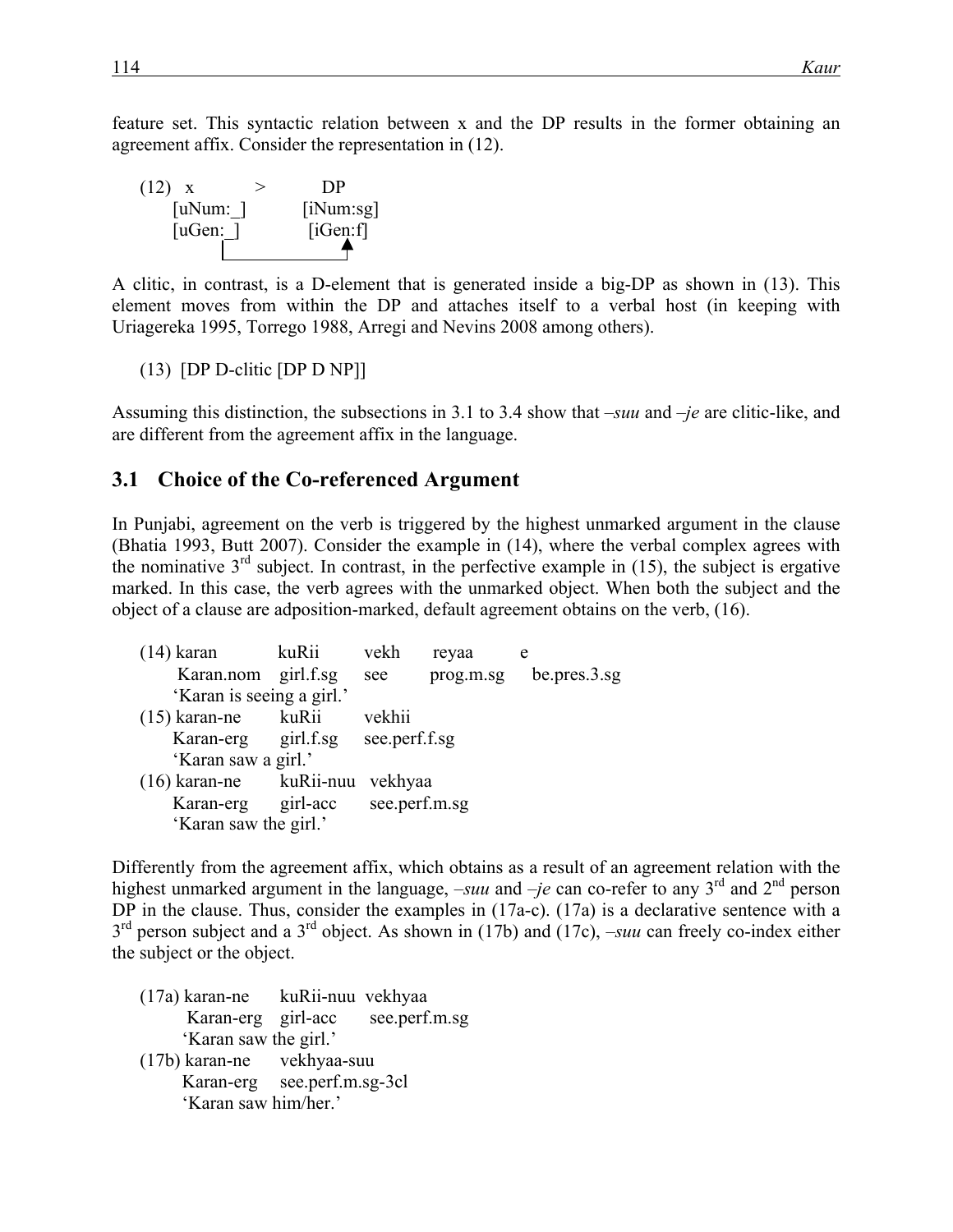(17c) kuRii-nuu vekhyaa-suu girl-acc see.perf.m.sg-3cl '(S)he saw the girl.'

Similarly,  $-je$  can also co-refer to any  $2<sup>nd</sup>$  person DP in a given sentence. The example in (18a) has a full  $2^{nd}$  person pronominal object. This object is co-indexed by  $-je$  as shown in (18b). Further, (19a) has a 2<sup>nd</sup> person subject pronoun. This argument too can be co-referred to by  $-je$ , as in (19b).

- (18a) karan-ne twaa-nuu vekhyaa Karan-erg 2.hon-acc see.perf.m.sg 'Karan saw you.'
- (18b) karan-ne vekhyaa-je Karan-erg see.perf.m.sg-2cl
- (19a) tussii kuRii-nuu vekhyaa 2.hon.obl girl-acc see.perf.m.sg 'You saw the girl.'
- (19b) kuRii-nuu vekhyaa-je girl-acc see.perf.m.sg-2cl #'You saw the girl.' 'Please see/look after the  $\text{girl}^2$ .'

#### **3.2 Invariance across Tense and Aspect Change**

Based on their investigation of Basque verbal morphology, Arregi and Nevins (2008), and Nevins (2011) propose that clitics are tense-invariant since they are D elements. Agreement affixes, in contrast, by virtue of being non-D elements, are predicted to change with the change in tense/aspect. In keeping with this difference, we note that agreement affixes in Punjabi change their morphological form with a change in tense and aspect. For example, consider the example in (20), where the form of the verb-auxiliary complex varies across tense-aspect specifications.

| $(20)$ karan            | kuRii-nuu                          | vekhdaa           | e/ karan                    | kuRii-nuu vekh |     |
|-------------------------|------------------------------------|-------------------|-----------------------------|----------------|-----|
| Karan.nom girl-acc      |                                    | see.hab           | be.pres/ Karan.nom girl-acc |                | see |
| reyaa e/ karan-ne       |                                    | kuRii-nuu vekhyaa | <b>S11</b>                  |                |     |
| prog be.pres/ Karan-erg |                                    | girl-acc          | see.perf be.past            |                |     |
|                         | 'Karan sees/is seeing/saw a girl.' |                   |                             |                |     |

In contrast to the agreement marker, *–suu* and *–je* remain tense and aspect-invariant. Consider the examples in (21) and (22), where irrespective of the change in the agreement morphology of the verb as determined by the change in tense-aspect, *–suu* and *–je* remain unaltered.

| $(21)$ karan-ne vekhyaa-suu/ | karan     | vekhdaa-suu/      |
|------------------------------|-----------|-------------------|
| Karan-erg see.perf.m.sg-3cl/ | Karan.nom | see.hab.m.sg-3cl/ |

<sup>&</sup>lt;sup>2</sup> The presence of  $-je$  as co-referring to the  $2<sup>nd</sup>$  subject in (19) obligatorily generates an imperative reading. The explanation for this shift in speech-act type from a declarative to an imperative is unclear at the moment.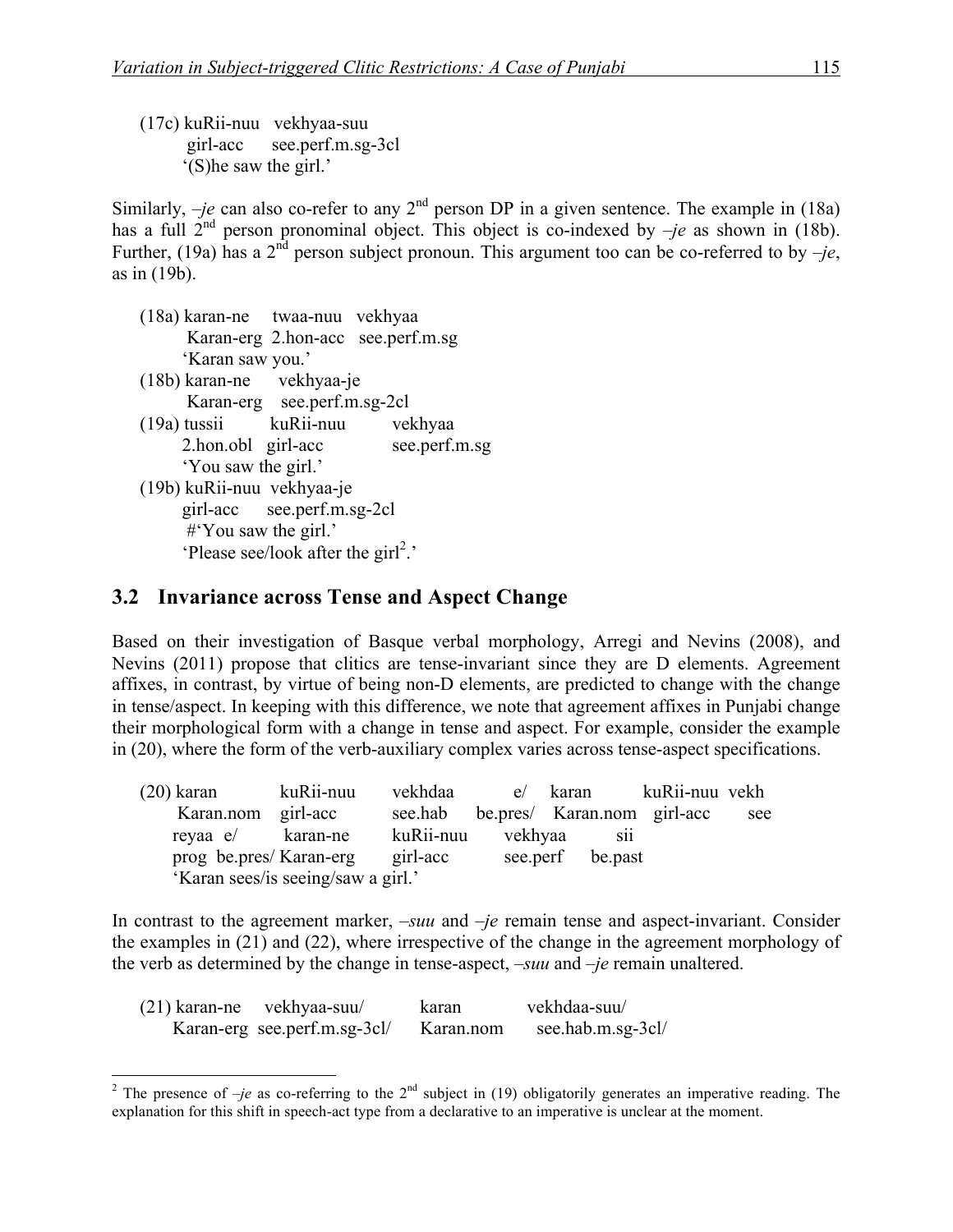| karan                                             | vekh | reyaa-suu     |       |             |                            |      |
|---------------------------------------------------|------|---------------|-------|-------------|----------------------------|------|
| Karan.nom see                                     |      | prog.m.sg-3cl |       |             |                            |      |
| 'Karan saw/will see/is seeing him/her.'           |      |               |       |             |                            |      |
| $(22)$ karan-ne vekhyaa-je/                       |      |               | karan | vekhdaa-je/ | karan                      | vekh |
| Karan-erg see.perf.m.sg-2cl/Karan.nom<br>reyaa-je |      |               |       |             | see.hab.m.sg-2cl/Karan.nom | see  |
| $prog.m.sg-2cl$                                   |      |               |       |             |                            |      |
| 'Karan saw/will see/ is seeing you.'              |      |               |       |             |                            |      |

Both (21) and (22) present three structures corresponding to three distinct aspectual specifications: perfective marked by the presence of –*yaa* on the verb, habitual marked by *–daa* and progressive realised by the progressive form *reyaa*. Across the three aspects, the forms *–suu*  and *–je* remain invariant.

### **3.3**xx**Semantic Restrictions on the Co-referent**

Cross-linguistically, it has been noted that while clitics impose semantic restrictions on the argument that they co-reference, agreement markers are not sensitive to the semantic properties of the agreed-with noun (Sũner 1988, Uriagereka 1995 among others). We note that *–suu* and *–je*  in Punjabi are also subject to two semantic requirements. First, the nominal co-referred to by these items must be animate. Two, the entity referred to by the nominal must be familiar to both the speaker and the hearer. Consider (23) and (24), where the use of –*suu* is grammatical only when it co-refers to 'girl', but not when it co-references 'book'.

| (23a) karan-ne bazaar vice oss kuRii-nuu                    |                                            |  |  |  | vekhyaa       |
|-------------------------------------------------------------|--------------------------------------------|--|--|--|---------------|
|                                                             | Karan-erg market in that girl-acc          |  |  |  | see.perf.m.sg |
|                                                             | 'Karan saw that girl in the market.'       |  |  |  |               |
| (23b) karan-ne bazaar vicc vekhyaa-suu                      |                                            |  |  |  |               |
|                                                             | Karan-erg market in see.perf.m.sg-3cl      |  |  |  |               |
|                                                             | 'Karan saw her (that girl) in the market.' |  |  |  |               |
| (24a) karan-ne bazaar toN oss kitaab-nuu                    |                                            |  |  |  | kharideyaa    |
|                                                             | Karan-erg market from that book-acc        |  |  |  | buy.perf.m.sg |
|                                                             | 'Karan bought that book from the market.'  |  |  |  |               |
| $(24b)$ #karan-ne bazaar toN kharideyaa-suu                 |                                            |  |  |  |               |
|                                                             | Karan-erg market from buy.perf.m.sg-3cl    |  |  |  |               |
| 'Karan bought him/her from the market.'                     |                                            |  |  |  |               |
| #Karan bought something/that thing (book) from the market.' |                                            |  |  |  |               |

Additionally, the co-referred argument must be definite and familiar to the speaker and hearer. I adopt the notion of 'familiar' from Heim (1983), as given in (25).

(25) "A definite is used to refer to something that is already familiar at the current stage of the conversation. An indefinite is used to introduce a new referent." (Heim 1983: 223)

Assuming the *Familiarity Condition* on definites as given in (25), definite nominals can be considered familiar, while indefinites can be interpreted as novel entities that are not familiar to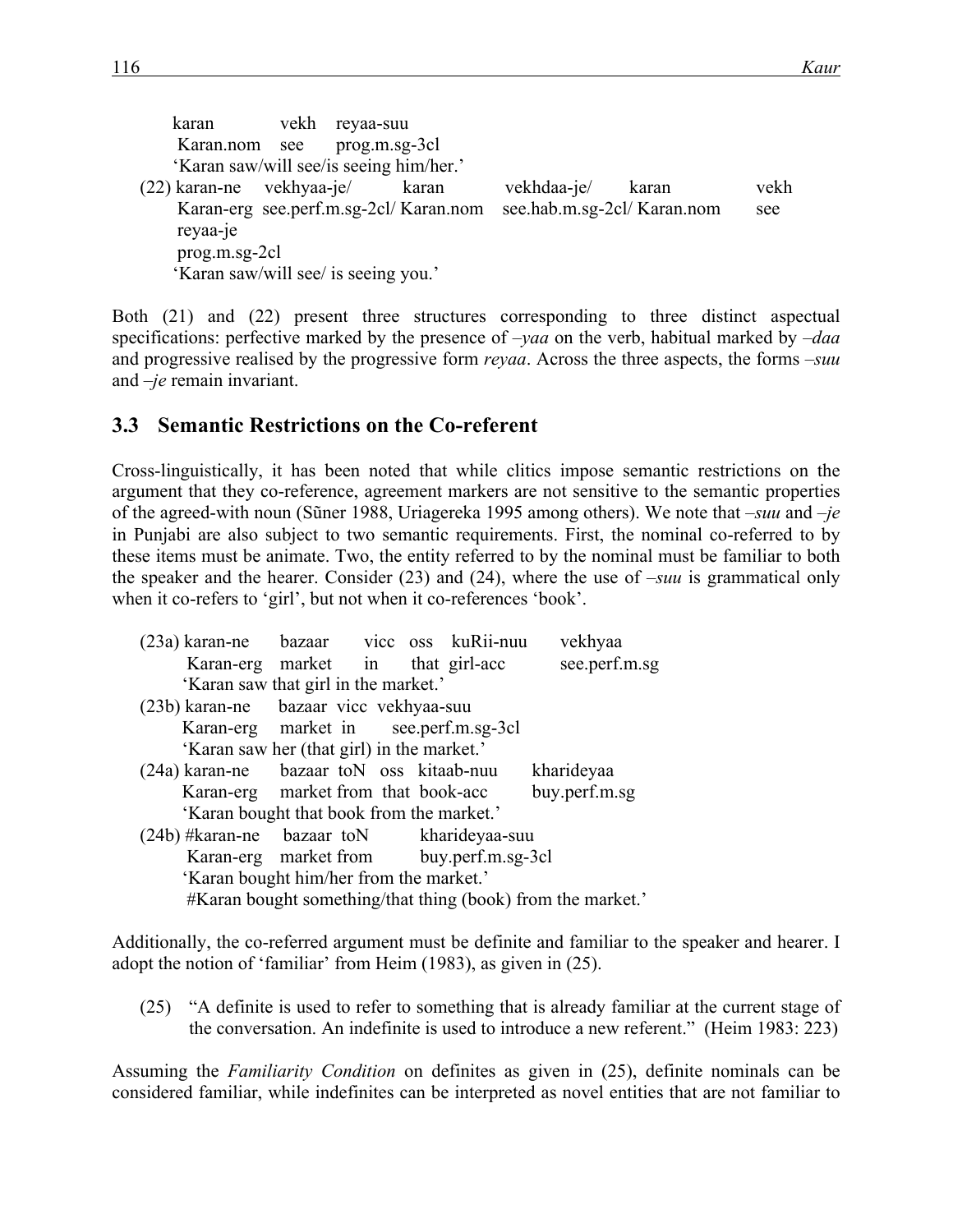the speaker and the hearer. Employing this distinction, we see that a non-familiar indefinite cannot be co-referenced by *–suu*.

| (26a) karan-ne bazaar vice kisii kuRii-nuu |                                      |                                               | vekhyaa       |
|--------------------------------------------|--------------------------------------|-----------------------------------------------|---------------|
|                                            |                                      | Karan-erg market in some girl-acc             | see.perf.m.sg |
|                                            | 'Karan saw some girl in the market.' |                                               |               |
| (26b) #karan-ne bazaar vicc vekhyaa-suu    |                                      |                                               |               |
|                                            |                                      | Karan-erg market in see.perf.m.sg-3cl         |               |
|                                            |                                      | 'Karan saw her/him/#some girl in the market.' |               |
|                                            |                                      |                                               |               |

Similarly, by virtue of co-indexing the  $2<sup>nd</sup>$  person pronoun, which is always definite and animate, *–je* is also subject to the same semantic requirements. However, note that the agreement affix in the language is not affected by the animacy or definiteness/familiarity of the agreement triggering nominal. Consider the following example, where the inanimate 'book' triggers feminine, singular agreement on the verb, irrespective of its (in)definiteness.

| $(27)$ karan-ne | kitaab/o | waali | kitaab/koyii kitaab                                   | khariddii     |
|-----------------|----------|-------|-------------------------------------------------------|---------------|
|                 |          |       | karan-erg book/that wala.f.sg book/some book          | buy.perf.f.sg |
|                 |          |       | 'Karan bought a book/that particular book/some book.' |               |

### **3.4** Optionality

Based on her study of Amharic, Kramer (2010) suggests that an agreement marker, even if default, must obtain in a structure. A clitic, on the contrary, is optional. Consider the case of Punjabi, where the agreement marker must obtain, as in (28), where object agreement *–iyaaN* (perf.f.pl) is obligatory and cannot be dropped.

| $(28)$ karan-ne     |  | kitaabaaN vecciyaaN/*vec |
|---------------------|--|--------------------------|
| Karan-erg book.f.pl |  | sell.perf.f.pl/*sell     |
| 'Karan sold books.  |  |                          |

Contrary to the affix, *–suu* and *–je* are optional. A grammatical sentence in Punjabi can also be derived by retaining full pronominals/nominals but no clitic, as illustrated in (29).

|                          | $(29)$ karan-ne o-nuu/twaa-nuu       | vekhyaa       |
|--------------------------|--------------------------------------|---------------|
|                          | $\kappa$ aran-erg 3.sg-acc/2.hon-acc | see.perf.m.sg |
| 'Karan saw him/her/you.' |                                      |               |

To sum up the findings so far, we have seen that *–suu* and *–je* are alike in their difference from the agreement marker in the following ways: (a) choice of the co-referenced argument, (b) invariance across tense/aspect, (c) co-referencing specific DPs, and (d) optionality. However, despite these shared syntactic properties, *–suu* and *–je* differ along crucial respects that I present in the following subsection. Specifically, I show that of the two items in question, only *–suu* is a true clitic in that it must obligatorily co-reference a 3<sup>rd</sup> person selected argument of the verb. On the other hand, *–je* co-refers to the non-argumental addressee of the utterance.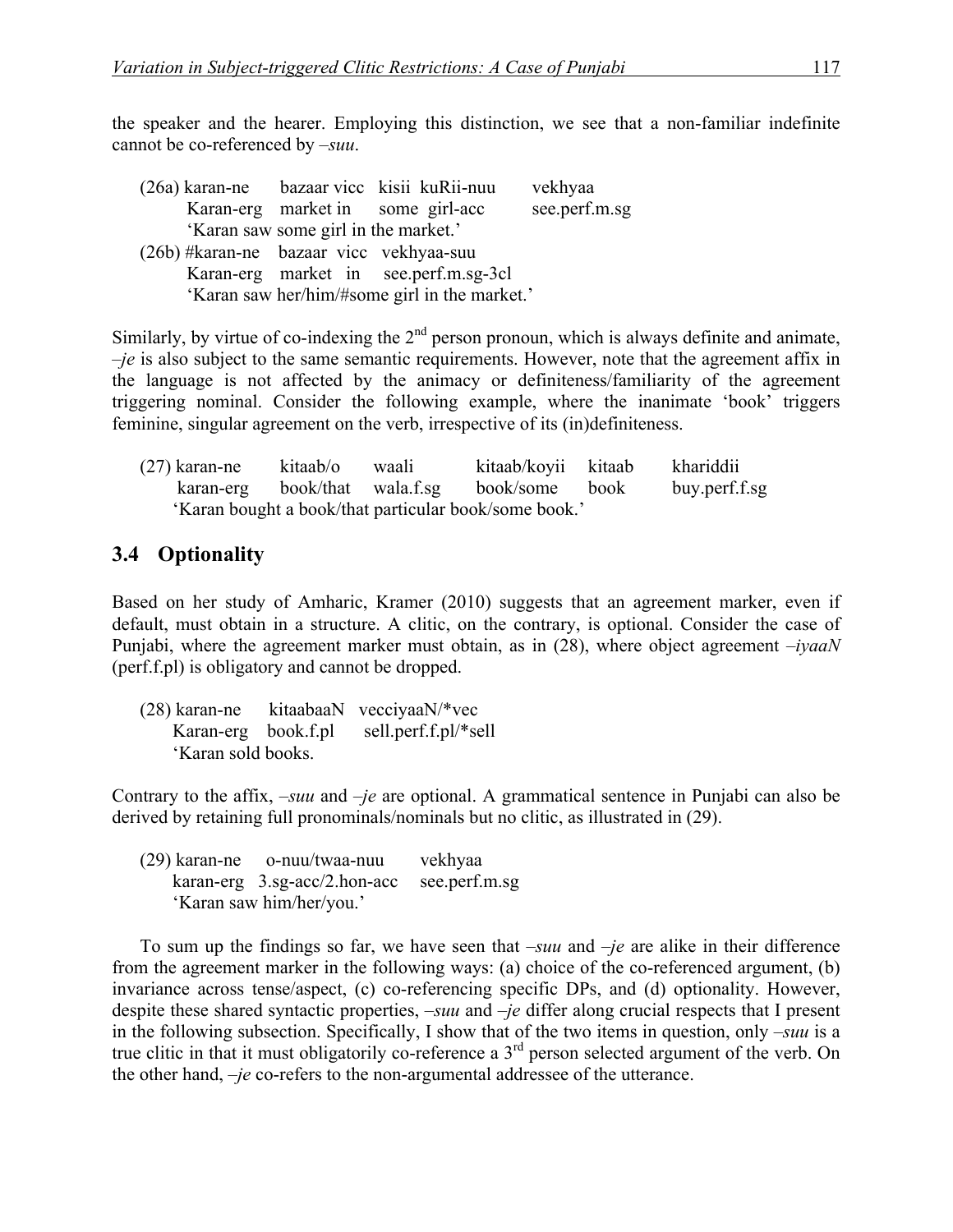#### **3.5**xx**Establishing** *–je* **as Addressee Agreement**

As seen in the relevant examples so far,  $-je$  can co-index a  $2<sup>nd</sup>$  person argument selected by the verb. In addition,  $-je$  can also co-index an unselected  $2<sup>nd</sup>$  person pronoun. Consider the following examples in (30) and (31).

(30) karan-ne jaan-ke niccheyaa-je Karan-erg knowingly sneeze.perf.m.sg-2cl '(I am telling you) Karan has sneezed intentionally.' (31) karan-ne kuRii-nuu vekhyaa-je Karan-erg girl-acc see.perf.m.sg-2cl '(I am telling you) Karan saw the girl.'

The example in (30) is an intransitive sentence with the unergative verb 'sneeze'. The verb selects one argument 'Karan'. With the argument structure of the verb satisfied by the  $3^{rd}$ subject, one would predict *–je* to be disallowed in the structure. However, as shown in (30), *–je* occurs attached to the verb. Similarly, in the transitive construction in (31), *–je* is found in addition to the two selected arguments of the verb 'see'. In both these examples, *–je* does not coindex any of the selected arguments of the verb. Instead, it seems to introduce the hearer of the utterance into syntax. Compare the above mentioned behavior of *–je* with that of *–suu*. Unlike *– je* which can occur attached to the verb even when it does not co-refer to a selected argument of the verb, *–suu* must obligatorily co-index a selected argument. Consider the following examples in (32) and (33), where the presence of  $-suu$  as referring to a 3<sup>rd</sup> entity different from the ones referred to by the selected arguments of the verb leads to ungrammaticality<sup>3</sup>.

i. puttar-ne kotiaaN pejıa-je

iia. karan-ne kuRii-de-naal kitaab paRhii

- Karan-erg girl-gen-with book.f.sg read.perf.f.sg
- 'Karan read a book with the girl.'
- iib. \*karan-ne kitaab paRhii-suu Karan-erg book.f.sg read.perf.f.sg-3cl 'Karan read a book with him/her.'
- iiia. karan-ne miitaa-vaste kek banaayaa Karan-erg Mita-for cake make.perf.m.sg 'Karan made a cake for Mita.'
- iiib. karan-ne kek banaayaa-suu
- Karan-erg cake make.perf.m.sg-3cl 'Karan made a cake for her/him.'

 $3$  Akhtar (1997) and Butt (2007) claim that all clitics in Punjabi can also replace adjuncts. Consider (i) for  $-je$ .

son-erg jumper.m.pl send-perf.m.pl-2cl

 <sup>&#</sup>x27;(Your) son has sent jumpers for you (plural).' (Akhtar 1997:284)

While the use of *-je* as replacing the adjunct is permitted in (i), *-suu* cannot be used to co-refer to adjuncts unless they correspond to the beneficiary of the action denoted by the verb. Thus, consider the example in (ii), where 'with the girl' cannot be co-referenced by the clitic. However, if the adjunct corresponds to the beneficiary of the sentence, it can be replaced by *–suu*. This is illustrated in (iii).

A possible explanation for the clitic to be associated with the beneficiary could follow from the theoretical assumption that beneficiaries are licensed (for case and theta) by the verbal head (in keeping with Woolford 2006). An alternative would be to suggest that the beneficiary like other goal arguments is a PP, which is valued by the P head. Even if one adopts this approach, it must be noted that the P licensing the nominal is considered to be a complement of the verb (Pesetsky 1995; Harley 2002). For either of the accounts, the beneficiary argument is not an adjunct, but it corresponds to a beneficiary of the event denoted by the verb.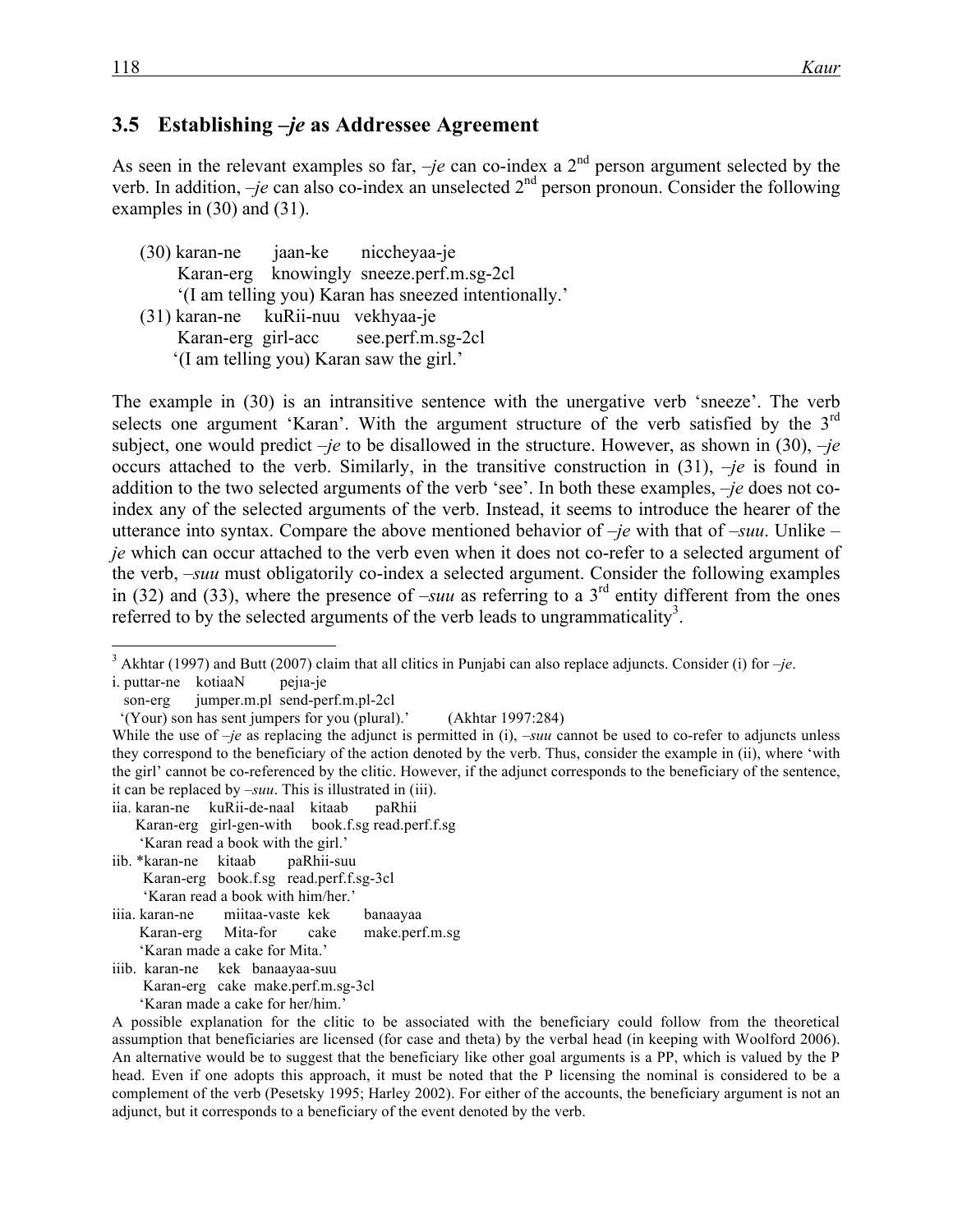| $(32)$ *karan-ne   | jaan-ke             | niccheyaa-suu        |
|--------------------|---------------------|----------------------|
|                    | Karan-erg knowingly | sneeze.perf.m.sg-3cl |
| $(33)$ *karan-ne   | kuRii-nuu           | vekhyaa-suu          |
| Karan-erg girl-acc |                     | see.perf.m.sg-3cl    |

Further, *–suu* and *–je* also differ with regard to the complement clauses they can occur in. Specifically, *–je* occurs either in main clauses or in complement clauses of verbs of reporting such as 'say'. There is no such restriction on *–suu* which occurs freely. Let us consider Hooper and Thompson's (1973) classification of verbs in table I, where verbs of only Class A, B and E select complement clauses that express assertion.

Table I.

| NON-FACTIVE |         |                    | <b>FACTIVE</b>  |       |  |
|-------------|---------|--------------------|-----------------|-------|--|
|             | Β       | C                  |                 | Е     |  |
| say         | suppose | deny               | regret          | know  |  |
| report      | think   | be<br>(im)possible | be<br>surprised | learn |  |

Given this classification of verbs, let us explore the distribution of *–je*. It is noted that *–je* does not occur with factives, as shown in (34) for verbs 'suppose', 'regret' and 'know'. However, even within the non-factive group, *–je* can occur only with verbs of Class A, as in (35) and (36).

|           | (34) *karan-nuu lageyaa/ afsos hoyaa/ pataa e ki o                   |          |  | aayaa-je |
|-----------|----------------------------------------------------------------------|----------|--|----------|
|           | Karan-dat supposed/ regret happened/ know be.pres that 3.sg came-2cl |          |  |          |
|           | (35) *karan-ne manaa kittaa ki o                                     | aayaa-je |  |          |
| Karan-erg | deny did that $3.\text{sg}$ came-2cl                                 |          |  |          |
|           | (36) karan-ne keyaa/dasseyaa/boleyaa ki o aayaa-je                   |          |  |          |
|           | Karan-erg said/told/spoke that 3.sg came-2cl                         |          |  |          |
|           | '(I am telling you) Karan said/told/spoke that he has come.'         |          |  |          |
|           |                                                                      |          |  |          |

No such restriction is found on *–suu*, which is not banned with factives. Consider the following examples in (37) to (38) where *–suu* occurs both with factives and non-factives respectively.

- (37) maiN-nuu lageyaa/ afsos hoyaa/ pataa e ki karan-ne 1.sg-dat supposed/ regret happened/ know be.pres that Karan-erg maareyaa-suu hit.perf.m.sg-3cl 'I supposed/regretted/know that Karan has hit her/him.' (38) maiN keyaa/ dasseyaa ki karan-ne maareyaa-suu
- 1.sg.obl said/ told that Karan-erg hit.perf.m.sg-3cl 'I said/told that Karan hit her/him.'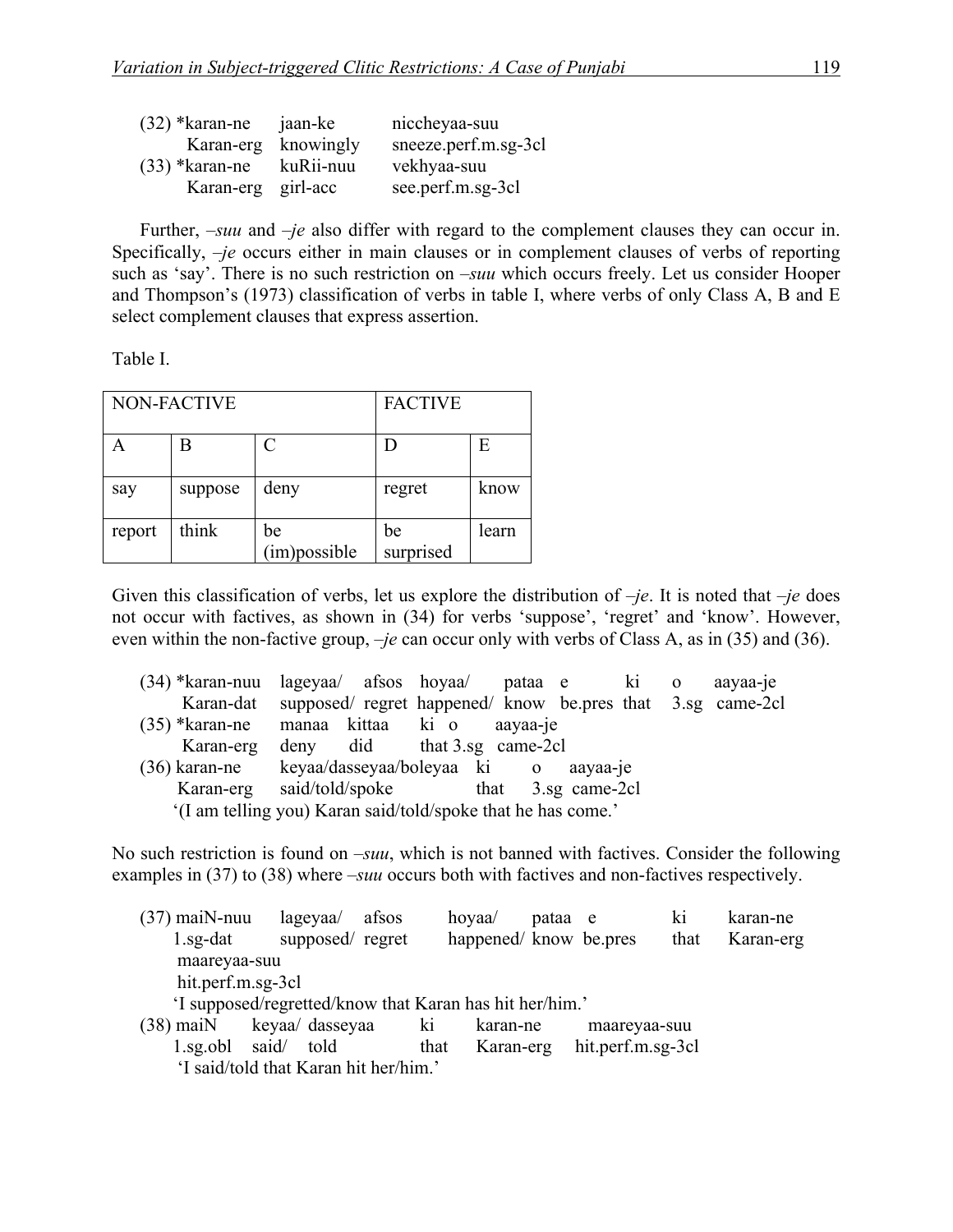Based on the above mentioned differences between *–suu* and *–je*, I claim that *–je* is different from  $-suu$  in that it is addressee agreement. Addressee or allocutive agreement can be understood as agreement of the verb with the addressee of the utterance, where the addressee does not correspond to a selected argument of the verb (Oyharçabal 1993, Miyagawa 2012 among others). As seen in this section, *–je* can co-refer to an unselected argument, the hearer of the clause. Additionally, it occurs either in the main clause, or in the reported clause in direct discourse with the speech predicate 'say', indicating that the presence of this  $2<sup>nd</sup>$  person form is a root phenomenon corresponding to addressee agreement. In light of this finding, the next section attempts an account of the differential ban on  $-suu$  and  $-je$  with  $1<sup>st</sup>/2<sup>nd</sup>$  subjects across perfective and imperfective aspect.

### **4**xx**Explaining the Differential Ban on** *–suu* **and** *-je*

This section explains the variation in blocking patterns with *–suu* and *–je*. I claim that the ban on  $-suu$  across aspects occurs due to the clitic and the  $1<sup>st</sup>/2<sup>nd</sup>$  subjects targeting the same person/D licensing head – Part in the perfective and T in the imperfective, which can only license one person/D bearing element. The ban on *-je* with  $1<sup>st</sup>/2<sup>nd</sup>$  imperfective subjects also follows from the subjects and *–je* targeting the same person licensor, albeit in the C-T domain since *–je*  encodes agreement with the addressee located in the clausal periphery. In the perfective, *–je* is banned with the  $2<sup>nd</sup>$  subject due to interpretational reasons.

#### **4.1**xx**Accounting for the Ban on** *-suu*

We begin with *–suu*. Based on Kaur (2016), I claim that *–suu* is a 3<sup>rd</sup> person clitic that lacks case but requires D-licensing by virtue of its referential nature. To elaborate, the  $3<sup>rd</sup>$  object clitic originates as part of the object DP that it co-references. From its position within the big-DP, the clitic raises to the edge of vP to license its D-feature. However, since the v in Punjabi is a minus person bearing head, the clitic bearing a D feature remains unlicensed. I suggest that the clitic moves independently from the edge of vP to the specifier of PartP in the perfective domain, and to the specifier of TP in the imperfective, and gets licensed for D. Once licensed, the clitic raises to the CP domain for discourse related reasons. Consider the schema in (39).



However, the derivation licensing  $-suu$  crashes in the presence of  $1<sup>st</sup>/2<sup>nd</sup>$  person subjects since 1<sup>st</sup>/2<sup>nd</sup> subjects and *–suu* compete for person licensing at Part/T (see Chandra & Kaur 2014, 2017; Kaur 2015, 2016). Punjabi is a person based split ergative language, in that only  $3<sup>rd</sup>$  person subjects bear an ergative case marker in the perfective aspect while  $1<sup>st</sup>/2<sup>nd</sup>$  person subjects remain unmarked (Bhatia 1993; Butt & Deo 2001; Bhatt 2007; Kaur 2015, 2016) as exemplified in (40)- (41). In the imperfective, all subjects  $(1<sup>st</sup>/2<sup>nd</sup>$  and  $3<sup>rd</sup>)$  remain unmarked and trigger full phi agreement on the verb, as in (42).

(40) munDe-ne/o-ne roTTii khaaddii boy-erg/3.sg-erg bread.f.sg eat.perf.f.sg 'The boy/(S)he ate bread.'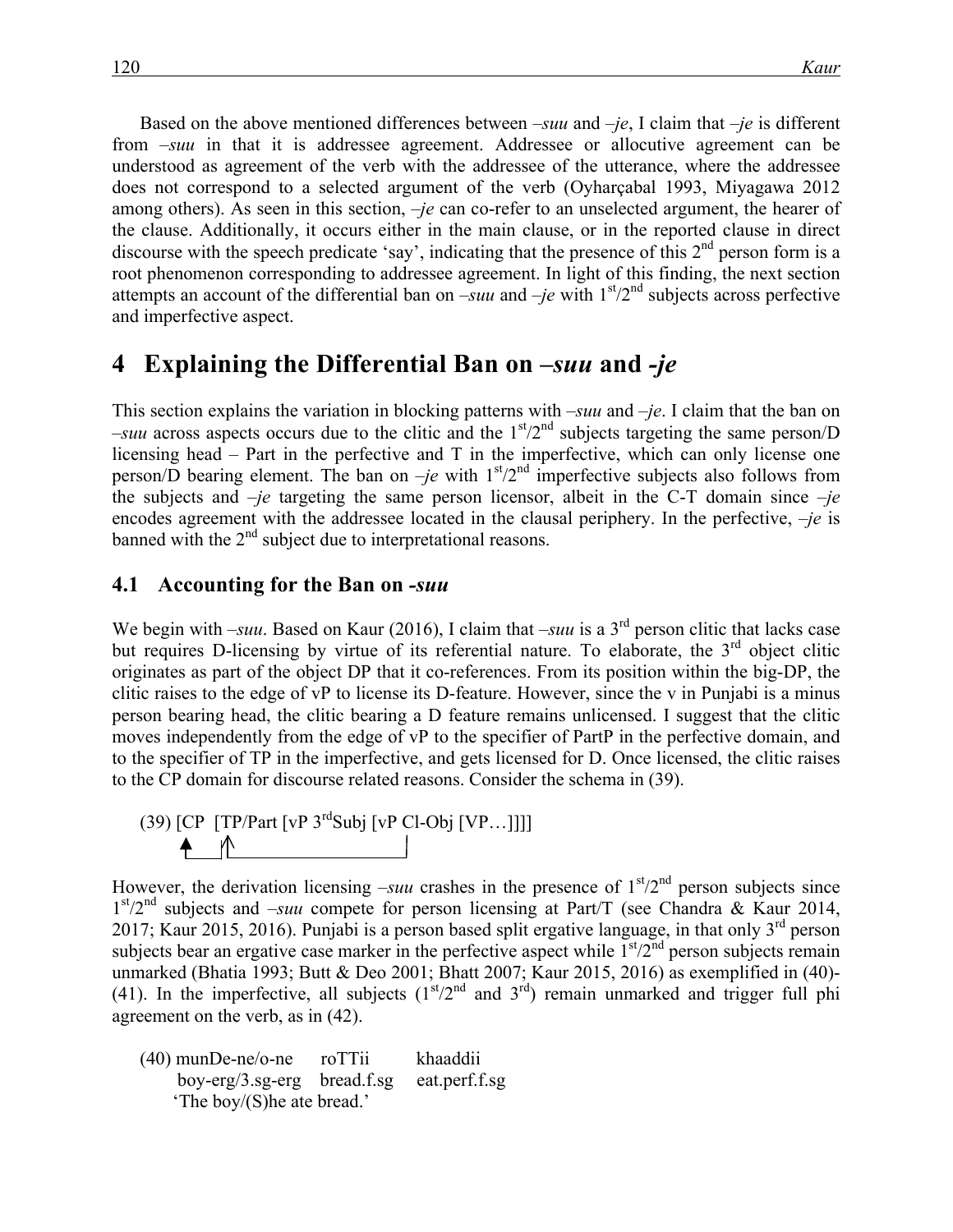| $(41)$ maiN- $(*ne)/true(*ne)$                               | roTTii     | khaaddii                  |
|--------------------------------------------------------------|------------|---------------------------|
| $1.\text{sg-(*erg)/}2.\text{sg-(*erg)}$                      | bread.f.sg | eat.perf.f.sg             |
| 'I /you ate bread.'                                          |            |                           |
| $(42)$ mai $N/tuu/o$                                         | roTTii     | khaandaa/khaandii         |
| $1.\text{sg.nom}/2.\text{sg.nom}/3.\text{sg.nom}$ bread.f.sg |            | eat.hab.m.sg/eat.hab.f.sg |
| aaN/eN/e                                                     |            |                           |
| be.pres. $1.\text{sg}/2.\text{sg}/3.\text{sg}$               |            |                           |
| $\lq$ /you/(S) he eat(s) bread.'                             |            |                           |

In keeping with Chandra & Kaur (2014) and Kaur (2015), I posit that the unmarked  $1<sup>st</sup>/2<sup>nd</sup>DPs$ in the perfective in (41) are neither nominative nor ergative. Instead, these subjects are valued as oblique by movement to Participant/PartP to value their person features in keeping with the Person Licensing Condition/PLC of Bejar and Rezac (2003). The PLC is given below:

(43) *An interpretable 1st/2nd person feature must be licensed by entering into an Agree relation with a functional category.* (Béjar and Rezac, 2003: 53)

Specifically,  $1<sup>st</sup>/2<sup>nd</sup>$  perfective subjects in Punjabi move from their base-generated position in the specifier of vP to the specifier of PartP. Here, they value their person feature and get valued as oblique. This is schematized in (44). In contrast, the personless  $3<sup>rd</sup>$  subjects in (40), for lack of a person licensing requirement, stay in-situ in the specifier of vP and get ergative licensed. Schematically, consider (45).

 $(44)$  [TP [PartP  $1<sup>st</sup>/2<sup>nd</sup>$  subject<sub>obl</sub> [vP [VP obj V]]]]  $(45)$   $[TP$   $[vP 3<sup>rd</sup>$  subject-erg  $[vP 0b]$  V]]]

In the imperfective, however, there is no PartP to license oblique subjects. All  $1<sup>st</sup>/2<sup>nd</sup>$  and  $3<sup>rd</sup>$ subjects are case valued as nominative by the person-bearing T head, which manifests full phi agreement. This is schematized in (46).

 $(46)$  [TP  $1<sup>st</sup>/2<sup>nd</sup>/3<sup>rd</sup>$  nom [vP [VP Obj V]]]

Returning to the ban on  $-suu$  with  $1<sup>st</sup>/2<sup>nd</sup>$  subjects, I claim that it is blocked with  $1<sup>st</sup>/2<sup>nd</sup>$  subjects due to competition between the clitic and said subjects for person/D licensing at Part/T. To elaborate,  $1^{st}/2^{nd}$  subjects are licensed at Part/T. Licensing of these  $1^{st}/2^{nd}$  subjects at PartP/TP renders the functional head's features inert for further computation, preventing the licensing of D-feature on *–suu*. Consider the structure in (47) for the perfective clause.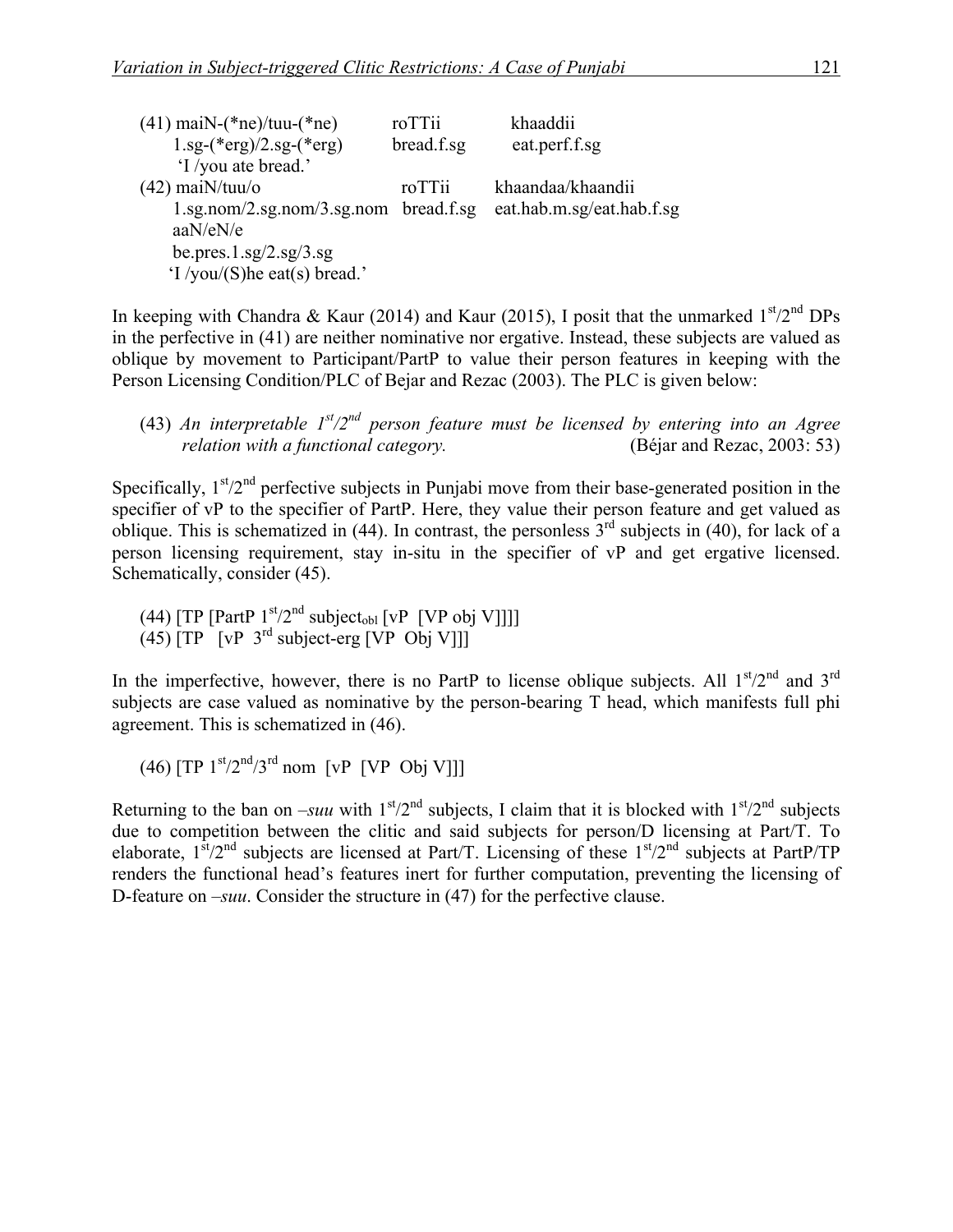As discussed previously, the object clitic originates as part of a big-DP in the complement of VP. Recall that the big-DP is comprised of the adjoined clitic and the full argument. As for the external argument, it is basegenerated in the specifier of vP. Starting with the object big-DP first, it cannot be licensed in-situ and must raise to the inner specifier of  $VP<sup>4</sup>$ . Since the big-DP object moves to the inner specifier of vP (in the sense of Richards, 1997, 1999), we maintain the subject-object hierarchy such that the subject is still placed in the higher specifier of the vP. At this juncture, there are two D-elements in the structure that require licensing: the  $1<sup>st</sup>/2<sup>nd</sup>$  subject in the outer edge of vP and the clitic in the big-DP. I suggest that the  $1<sup>st</sup>/2<sup>nd</sup>$  subject, located in the specifier of vP, raises to the edge of PartP in order to get its person and case valued. The clitic from within the big-DP also targets the Part head in order to license its D-feature. However, the person feature on Part head is unable to value the D feature on the clitic since licensing of the  $1<sup>st</sup>/2<sup>nd</sup>$  subject renders the feature set of PartP inactive for further computation, leaving the clitic unlicensed. In contrast



with a  $1<sup>st</sup>/2<sup>nd</sup>$  subject, there is no interference by a  $3<sup>rd</sup>$  subject in licensing *–suu*. As schematized in (45) previously,  $3<sup>rd</sup>$  subject in the perfective gets ergative valued in the specifier of vP. As a consequence, the person/D feature at the Part head is available to license the D-feature on *–suu*.

The ban on  $-suu$  with  $1<sup>st</sup>/2<sup>nd</sup>$  subjects in the imperfective also follows from intervention by the  $1<sup>st</sup>/2<sup>nd</sup>$  subjects. However, differently from the perfective domain, the targeted person licensing head in the imperfective clause is T.  $1<sup>st</sup>/2<sup>nd</sup>$  subjects, base-generated in the specifier of vP move to the specifier of TP to satisfy the PLC and get nominative case valued. This prevents the subsequent licensing of *–suu* by this head.

#### **4.2** Accounting for the Ban on *–je*

As discussed in Section 3, *–je* is an addressee agreement marker. In keeping with Miyagawa (2012), I posit that *–je* is a result of agreement between a [participant] probe located in C-T and the Hearer goal located in the speech act projection/SAP (à la Speas &Tenny 2003). Concretely, I contend that the C head in Punjabi enters the derivation with an unvalued [participant] feature. This feature undergoes raising to the speech act head. From this position, it probes in its ccommand domain and locates the Hearer located in SAP, with which it undergoes agreement to be realized as *–je*. Consider (48).

(48)  $S_{AP}$  Speaker  $S_{BAP}$  Hearer  $[CP [TP... T]$  C  $S_{L[UP]}$  sa] SA]

 <sup>4</sup> Specific and definite animate objects in Punjabi cannot be licensed in situ and must move to the specifier of vP, failing which they get pseudo-incorporated into the verb (see Kaur 2016 for detailed discussion).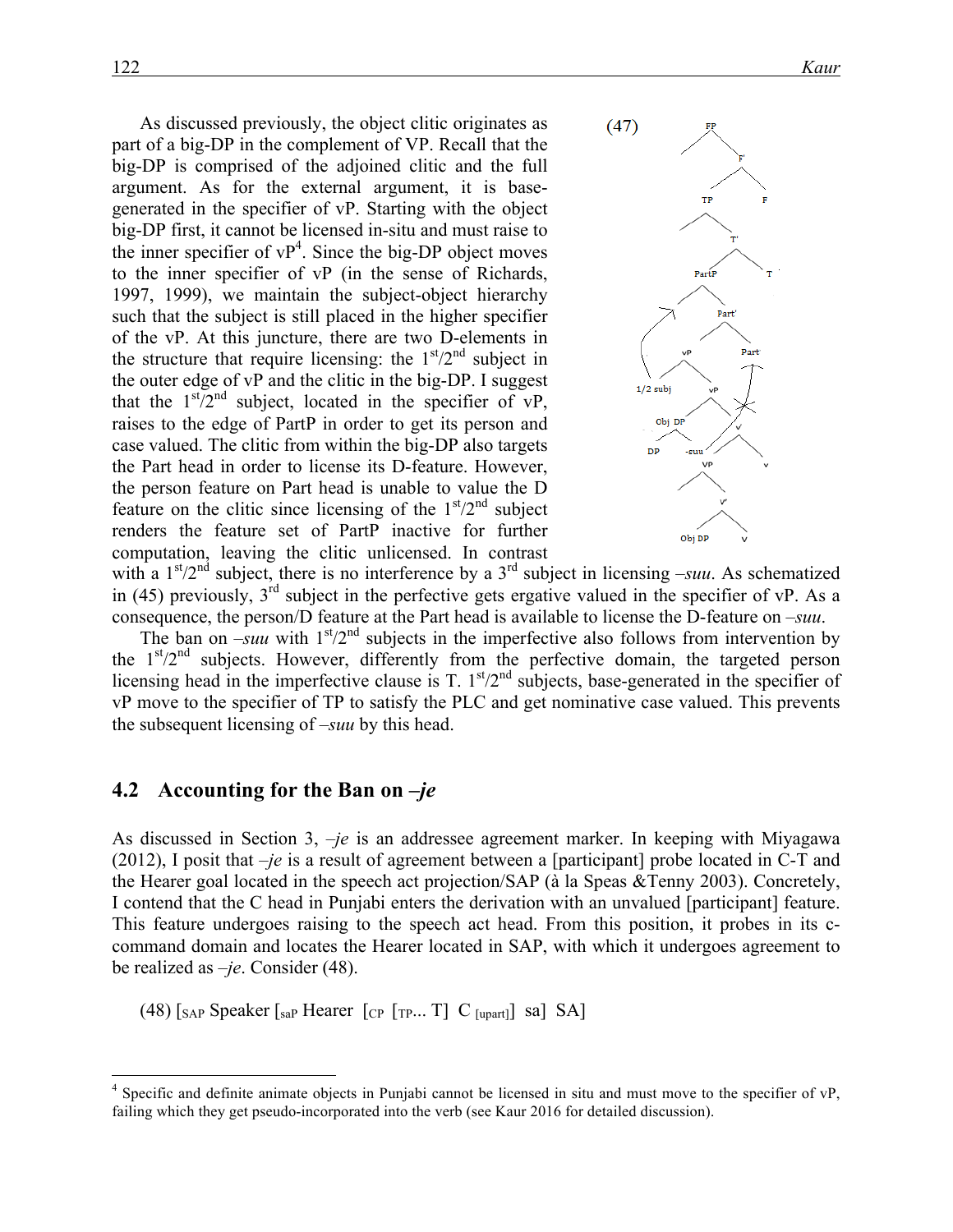The abovementioned licensing of *–je* fails to take place with  $1<sup>st</sup>/2<sup>nd</sup>$  subjects in the imperfective, and  $2<sup>nd</sup>$ person subjects in the perfective. I start with the imperfective domain first. Specifically, I suggest that blocking of  $-je$  by  $1<sup>st</sup>/2<sup>nd</sup>$  subjects arises due to competition for person licensing between  $1<sup>st</sup>/2<sup>nd</sup>$ subjects and *–je* in the C-T domain, akin to the competition between  $1<sup>st</sup>/2<sup>nd</sup>$  subjects and *–suu* at Part/T. To elaborate, the C head in Punjabi enters the derivation with an unvalued [participant/part] feature (in addition to number and tense features). This feature is inherited by the T head in keeping with Chomsky's (2005) *Feature Inheritance*.  $1<sup>st</sup>/2<sup>nd</sup>$  subjects originate in the specifier of vP and agree with the unvalued (plus participant) feature set on T and get case-valued as nominative. As a result of this agreement relation, T manifests full phi agreement. Once the [part] feature on T agrees with the  $1<sup>st</sup>/2<sup>nd</sup>$  subjects and is valued, it becomes unavailable to trigger a possible further agreement with the Hearer in the speech act projection.



The blocking of  $-je$  with  $1<sup>st</sup>/2<sup>nd</sup>$  subjects in the imperfective is thereby a fallout of two [+part] items targeting the same unvalued [part] in the C-T domain. This feature can either value the  $1<sup>st</sup>/2<sup>nd</sup>$  subject or *–je*, but not both, as in (49).

Moving to the perfective domain,  $-je$  is allowed to co-occur with the 1<sup>st</sup> subject, but not the  $2<sup>nd</sup>$  subject. Let us begin with deriving the structure with  $-je$  and 1<sup>st</sup> subject in the perfective. Similar to the imperfective clause characterized by one instance of an unvalued [part] feature in the C-T, the perfective clause also hosts a [part] bearing C-T. However, as discussed previously  $1<sup>st</sup>/2<sup>nd</sup>$  perfective subjects do not target the C-T domain for licensing. Instead, they are (oblique)

licensed at PartP located between TP and vP. The presence of an unexhausted part feature at C-T allows free occurrence of  $-je$  in the presence of  $1<sup>st</sup>$  subject licensed lower in the clause. As shown in the structure in  $(50)$ , the 1<sup>st</sup> subject originates in the specifier of the vP. It moves from its base-generated position to the specifier of PartP where it gets person licensed and receives an oblique case. Upon the merger of C-T, *–je* can optionally be licensed by agreement with the 'hearer' located in the speech act projection. The presence of two instances of part feature in the clause predicts that  $2<sup>nd</sup>$  subject should also be able to co-occur with *-je*. However, this co-occurrence is blocked. I claim that this combination is ruled out by the impossibility to establish an inter-personal relation between the 2nd subject and the addressee realized as *– je*. Hill (2007, 2013) proposes a general underspecified feature called the inter-personal [i-p] feature that

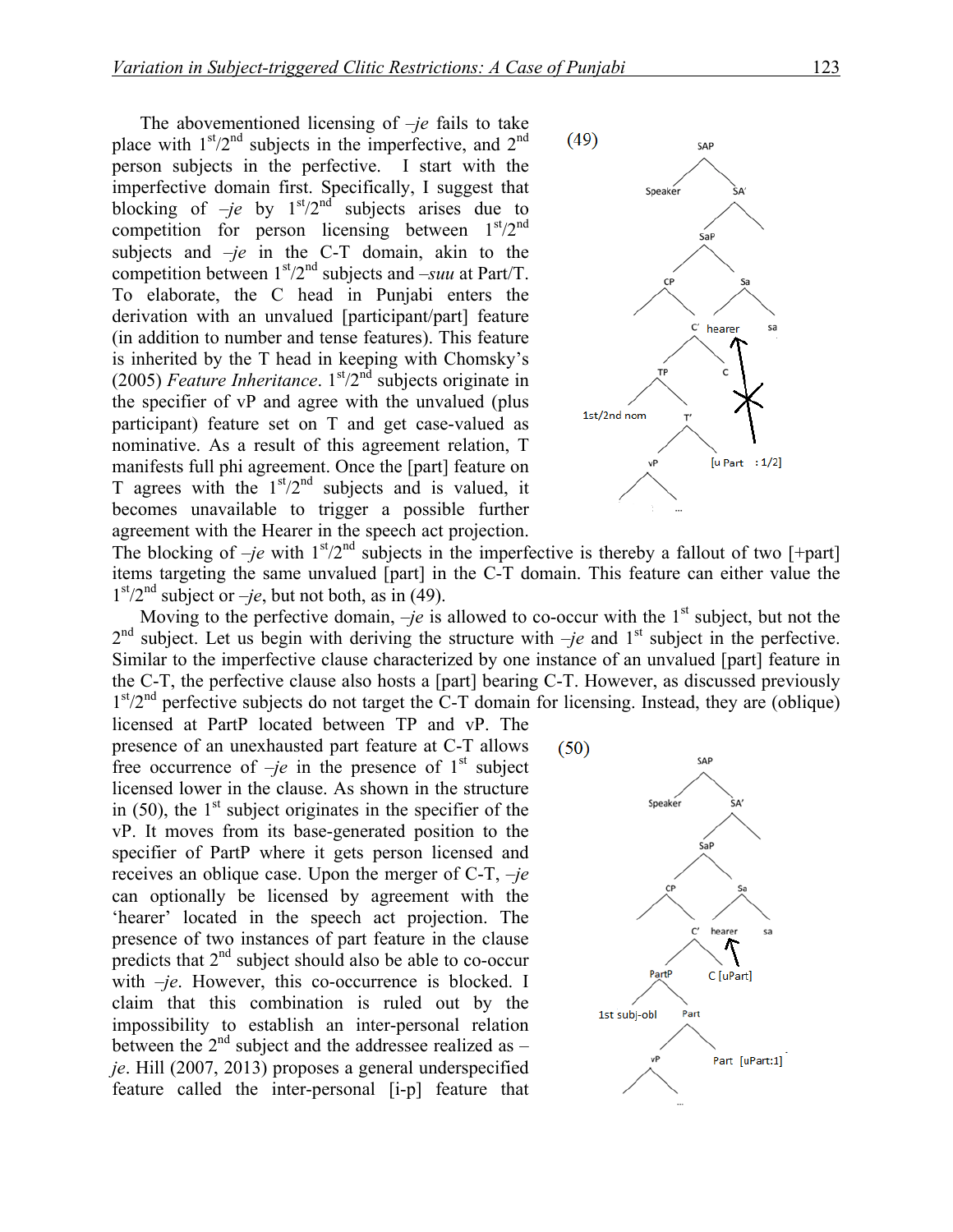allows for various values defining the relation between speaker and addressee. For example, in Romanian, vocatives bear distinct morphology based on whether the hearer is in a formal or informal relation vis-à-vis the speaker. Thus, the language has the free morpheme *măi* for informal [i-p], as shown in (51). For indicating formality, however, there is no dedicated particle. Instead, the language uses semantically weakened adjectives like *stimat* 'beloved', *drag* 'dear', etc., as in (52). These forms are in complementary distribution with *măi.*

(51) Măi fetiţo (\*isteaţă/mea), vino mai repede! MRK little.girl.VOC smart mine come.2SG.IMP more quick 'Little girl, come quick!' (52) (\*Măi) stimate cititorule, publicaţiile noastre îţi MRK beloved reader.the.VOC publications.the our you.DAT stau la dispozitie. remain at disposal 'Dear reader, our last publications are at your disposal'. (Hill 2013)

Adopting the [i-p] feature from Hill with modifications, I suggest that the presence of a 2<sup>nd</sup> subject is ruled out with *–je* because it does not allow the formation of an interpersonal relation between the subject of the clause and the hearer. To elaborate, like Romanian, addressee agreement in Punjabi is sensitive to the hierarchy between the speaker and the hearer. A hearer in a formal relationship vis-à-vis the speaker is realized as  $-je$ . A non-formal/younger hearer is represented by *–ii*/*-aa*. However, in addition to the relationship between the hearer and the speaker, the presence of *–je* is also determined by the relationship between the subject of the clause and the hearer. For *–je* to obtain, the subject of the clause must also be younger/lesshonorific than the addressee. That this requirement holds is indicated by the ungrammaticality of the following example in  $(53)$ , where the  $3<sup>rd</sup>$  subject is elder to the addressee.

(53) \*twaaDe daarjii aaye-je your.hon grandfather come.perf.m.pl/hon-2cl '(I am telling you) your grandfather has come.'

(53) is grammatical only in the presence of plural/honorific  $3<sup>rd</sup>$  agreement on the verbal complex, as shown in (54).

(54) twaaDe daarjii aaye ne your.hon grandfather come.perf.m.pl/hon be.3.pl/hon 'Your grandfather has come.'

Based on the facts in (53) and (54), I suggest that while it is possible to license a  $2<sup>nd</sup>$  subject with  $-je$  in syntax, the presence of a  $2<sup>nd</sup>$  subject prevents the determination of the relationship between the subject and *–je*, both of which designate the addressee.

## **5** Conclusion

To conclude, the paper has shown that the blocking patterns of *–suu* and *–je* with  $1<sup>st</sup>/2<sup>nd</sup>$  subjects (except–je with the  $2<sup>nd</sup>$  perfective subject) follow from the subject and the said clitic/addressee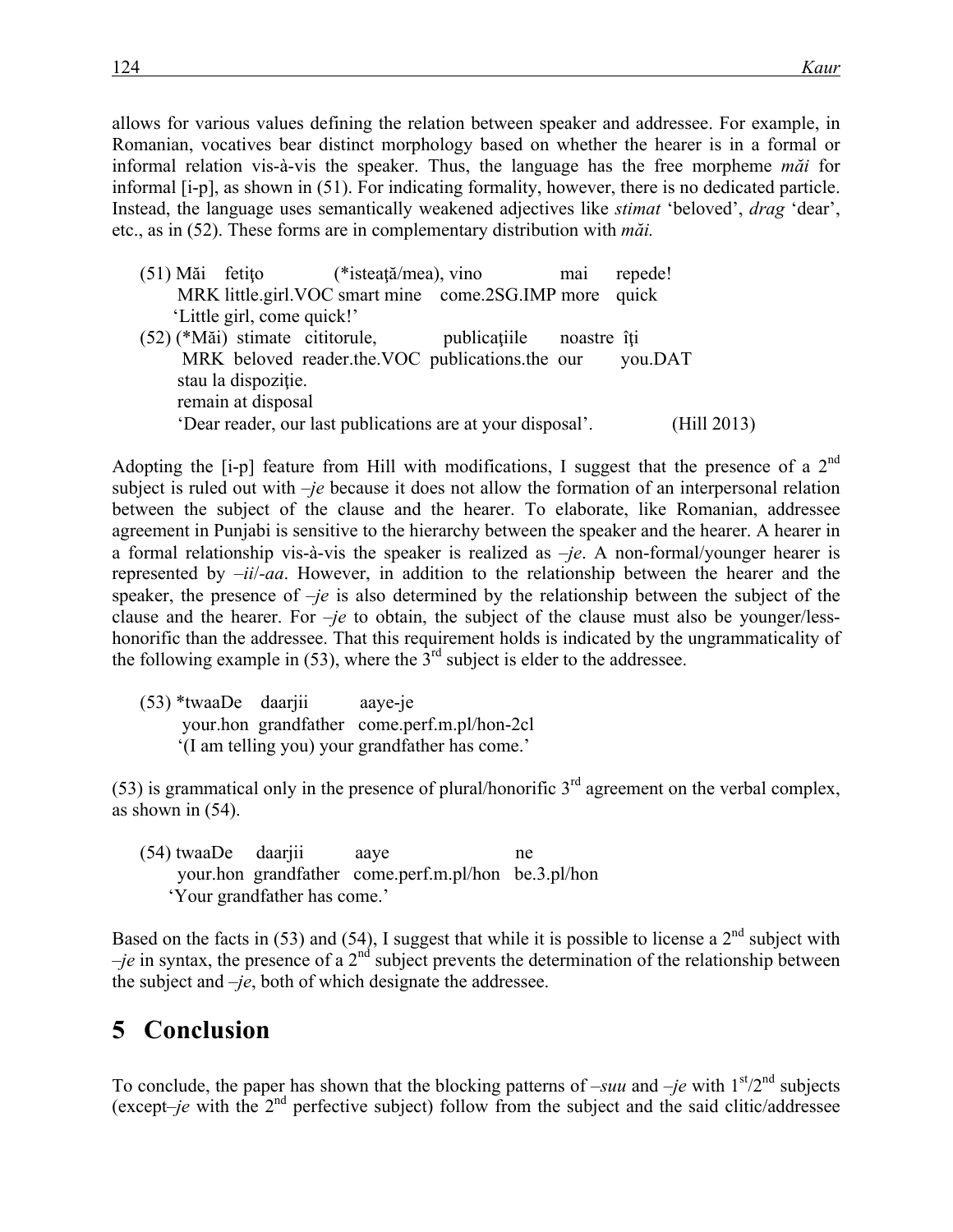marker targeting the same person licensing functional head, which can license only one person/D bearing element in a derivation. This analysis is reminiscent of Anagnostopoulou's (2003, 2005) analysis of the Strong version of the Person Case Constraint (PCC), which explains the ban on a  $1<sup>st</sup>/2<sup>nd</sup>$  direct object in ditransitives as arising from the direct and the indirect object targeting the same functional head, v, for feature checking. The blocking of  $-je$  with the  $2<sup>nd</sup>$  subject in the perfective, however, ensues from interpretational reasons, which in turn, follow from the unique nature of *–je* as encoding the addressee.

## **References**

- Adger, David & David Harbour. 2007. Syntax and Syncretisms of the Person Case Constraint. *Syntax* 10:2-37.
- Akhtar, Raja. 1997. Affix -s(uu) Constructions in Punjabi. In *Essex Graduate Working Papers in Linguistics*, 1–18. Colchester: University of Essex.
- Akhtar, Raja. 1999. Aspectual Complex Predicates in Punjabi. Doctoral dissertation, University of Essex.
- Anagnostopoulou, Elena. 2003. *The Syntax of Ditransitives: Evidence from Clitics*. Berlin & New York, NY: Mouton de Gruyter.
- Anagnostopoulou, Elena. 2005. Strong and weak person restrictions: a feature checking analysis. In *Clitic and affix combinations: theoretical perspectives*, ed. by Heggie, L. & F. Ordonez, 199–235. Linguistics Today 74. Amsterdam: John Benjamins.
- Arregi, Karlos & Andrew Nevins. 2008. Agreement and clitic restrictions in Basque. In *Agreement restrictions*, ed. by D'Alessandro, R., S. Fischer & G, 49–86. Hrafnbjargarson. Berlin: Mouton de Gruyter.
- Bejar, Susana & Milan Rezac. 2003. Person licensing and the derivation of PCC effects. In *Romance linguistics: theory and acquisition*, ed. by Perez-Leroux, A.T. & Y. Roberge, 49– 62. Amsterdam: John Benjamins.
- Bhatia, Tej K. 1993. *Punjabi: A Cognitive-Descriptive Grammar*. Routledge Descriptive Grammar Series. London: Routledge.
- Bhatt, Rajesh. 2007. *Ergativity in Indo-Aryan Languages*. Handout. Retrieved January 3, 2016, from http://people.umass.edu/bhatt/papers/mit-nov2007-handout.pdf.
- Bonet, Eulalia. 1991. Morphology after syntax: Pronominal clitics in Romance. Doctoral dissertation, MIT, Cambridge, MA.
- Butt, Mirium & Ashwini Deo. 2001. Ergativity in Indo-Aryan. In *Online KURDICA Newsletter for Kurdish Language and Studies: 5* (http://ling.uni-konstanz.de/pages/home/butt/)
- Butt, Mirium. 2007. The role of pronominal suffixes in Punjabi. In *Architecture, Rules, and Preferences*, ed. by Zaenen, A., J. Simpson, T.H. King, J. Grimshaw, J. Maling, and C. Manning, 341-368. Chicago: University of Chicago Press.
- Chandra, Pritha & Gurmeet Kaur. 2014. Two nominative cases in Punjabi? Paper presented at the Formal Approaches to South Asian Languages (FASAL 4), March 29-30, 2014, Rutgers University, USA.
- Chandra, Pritha & Gurmeet Kaur. 2017. Differential Subject Marking and Person Licensing Condition. *Concentric: Studies in Linguistics* 43(1):25-46.
- Chomsky, Noam. 2000. Minimalist inquiries: the framework. In *Step by step: essays on minimalist syntax in honor of Howard Lasnik*, ed. by Martin, R., D. Michaels & J. Uriagereka, 89-155. Cambridge, MA: The MIT Press.